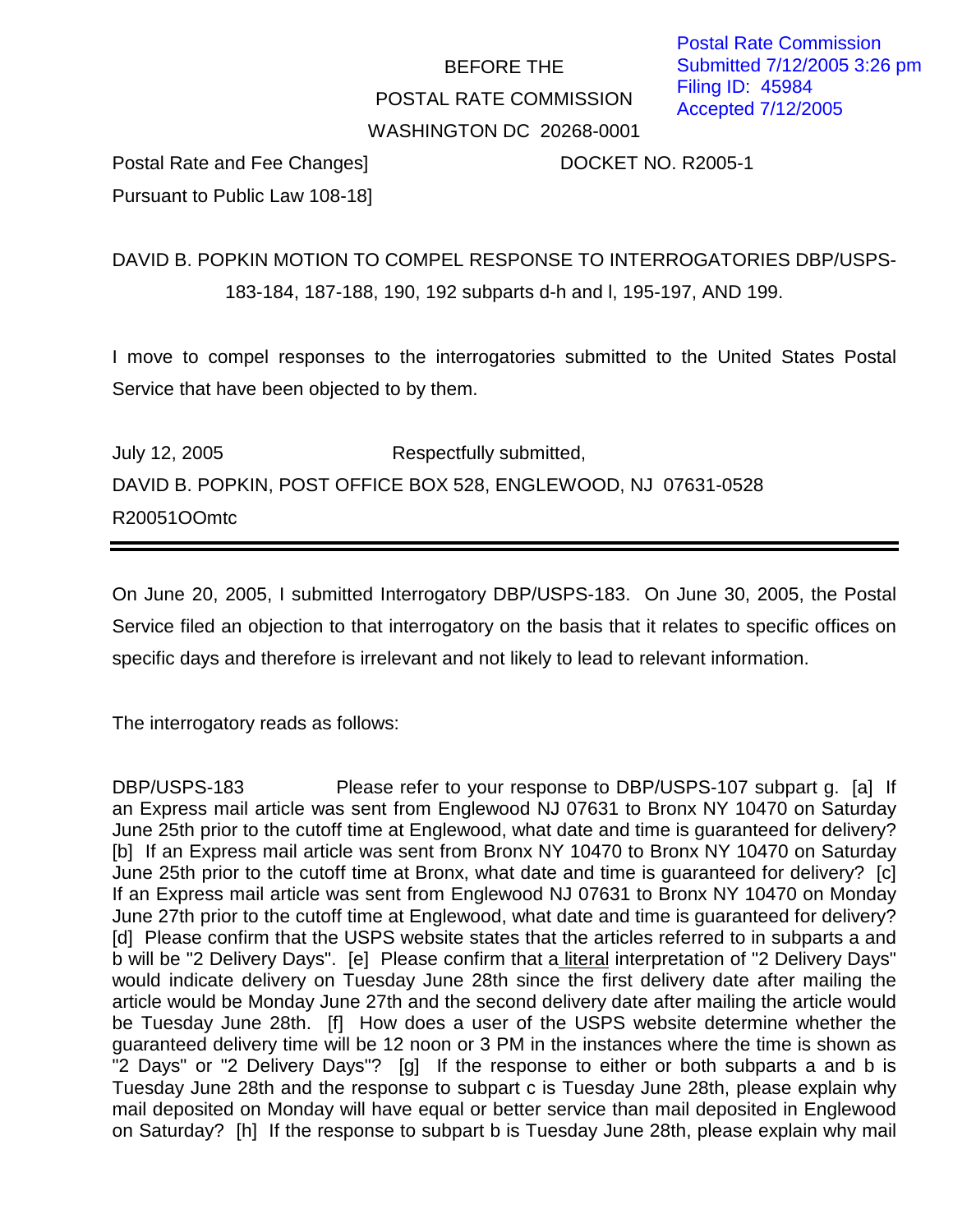deposited on Saturday will not be delivered on the next delivery date of Monday June 27th at the same local post office. [i] Please explain any responses you are unable to confirm.

This interrogatory relates to the value of service of Express Mail. I incorporate the contents of the Douglas F. Carlson Motion to Compel the USPS to Respond to Interrogatories DFC/USPS-90-97 as it relates to the value of service of Express Mail filed on July 11, 2005. Subparts a, b, and c ask for the results of mailing an Express Mail article on a Saturday to a nearby point [where transportation exists for next day delivery] that does not provide for Sunday delivery. If I ask the question in a generic manner, then I don't receive a responsive answer. Therefore, I made the choice to ask the question in a very specific manner. While it relates to two particular ZIP Codes on particular days, it does represent a generic situation that could then be confirmed in a follow-up interrogatory once the response was received.

Subparts d, e, and f relate to how this type of mailing would appear on the USPS website. The USPS website is an important source of information to many mailers and should provide correct and appropriate information. The value of the service of Express Mail is directly related to the ability of mailers to obtain correct and appropriate information from the USPS website.

Subparts g and h relate to inconsistencies that exist in the claimed level of service.

One of my topics that I plan to utilize in my Brief is to encourage the Commission to issue a report that requests the Postal Service to correct their website to provide correct and appropriate information with respect to Express Mail so as to improve the value of service to mailers. Therefore, this information is required.

On June 20, 2005, I submitted Interrogatory DBP/USPS-184. On June 30, 2005, the Postal Service filed an objection to that interrogatory on the basis that it is irrelevant.

The interrogatory reads as follows:

DBP/USPS-184 Please refer to your response to DBP/USPS-107 subpart i. [a] Please advise whether the PTS database makes use of the collection box locations and collection times as shown in the Collection Point Management System [CPMS]. [b] If a post office makes a change in collection times and obtains a new collection box label, how long does it take for the new collection times to appear in the [1] CPMS, [2] PTS, and [3] the 1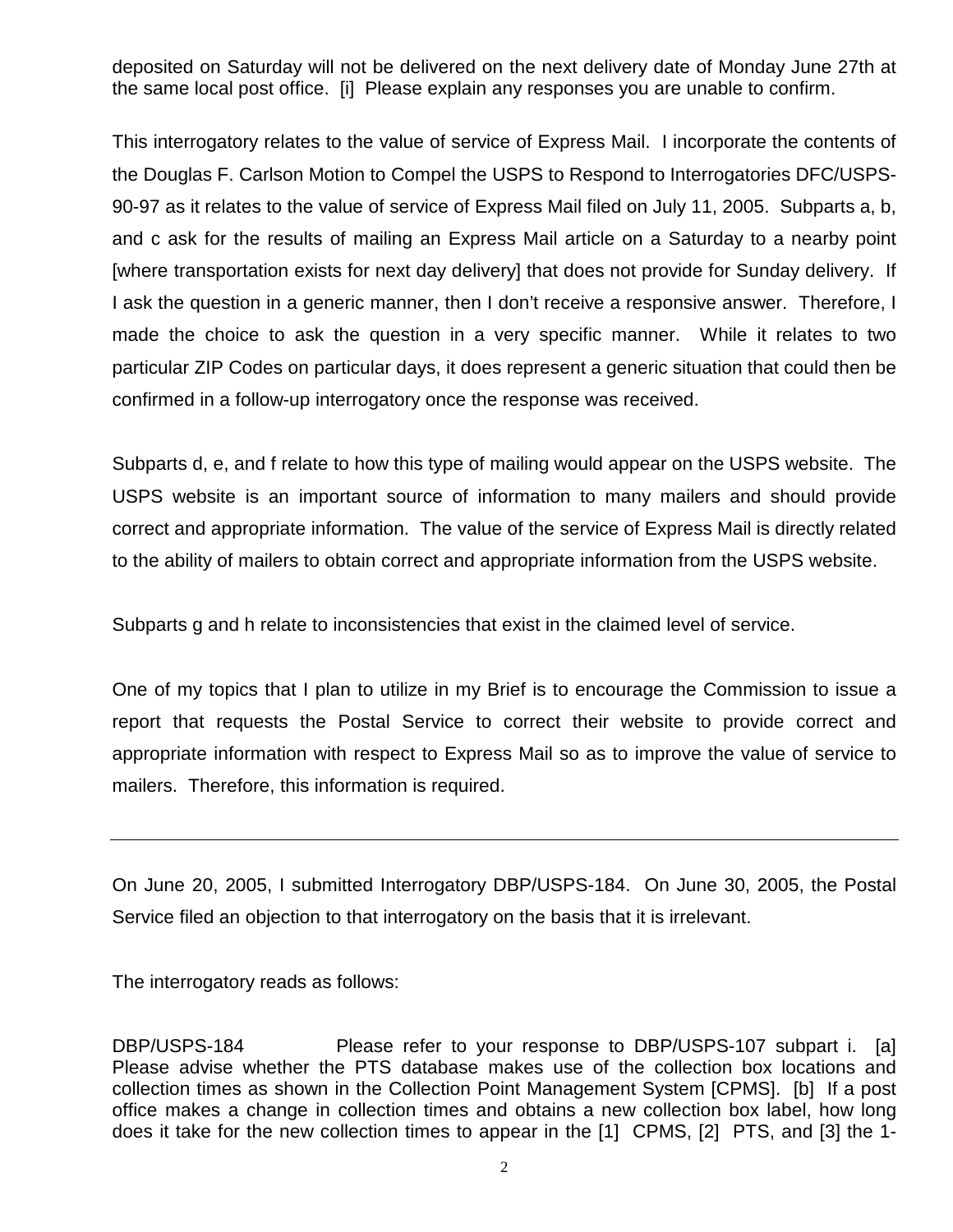800-ASK-USPS database? [c] Same as subpart b except if the collection box is removed from service. [d] Please advise the interrelationship between the various databases maintained at District level or above that show and/or make use of collection box locations and/or collection box times. This explanation should provide the times for the various databases to be updated and show revised data.

This interrogatory attempts to evaluate the accuracy of the database that is utilized by PTS. PTS relates to the delivery of Express Mail and therefore to the value of that service.

On June 20, 2005, I submitted Interrogatory DBP/USPS-187 and 188. On June 30, 2005, the Postal Service filed an objection to that interrogatory on the basis that they deal with detailed operational aspects of Express Mail and are thus irrelevant.

The interrogatory reads as follows:

DBP/USPS-187 Please refer to your response to DBP/USPS-107 subpart k. [a] Please confirm that if a mailer is in line at a retail service window at a post office at a time that is just prior to the Express Mail cutoff time and that by the time that the mailer has their Express Mail article processed at the window it is a minute or two after the cutoff time, that in virtually all cases the mail will be dispatched in the same dispatch had it been mailed a few minutes earlier [prior to the cutoff time] but the service standards as shown on the POS terminal will be different. [b] Please confirm that if an Express Mail collection box shows a 4 PM collection time that the collection of the mail will be made at a time that is at 4 PM or shortly thereafter and that the mail will return to the post office even later than the time of collection and that the mail will be processed for dispatch in a similar manner as if it had been turned in at a retail window at a time which is even later. [c] Please confirm that if I mail an article prior to the collection time as shown on an Express Mail collection box but there is a problem with the collection being made and/or the collector returning to the post office and/or the article being properly processed at the post office upon the carrier's return that the article does not receive delivery by the time that is guaranteed for mail that would have been properly processed then it would count as a failure and a refund would be available. [d] Please explain any subparts you are unable to confirm. [e] Please explain how in the situations proposed in subparts a and b of this interrogatory and with subpart m of DBP/USPS-107 how the postal clerk would be able to determine the standards that existed at an earlier time. [f] Must an APC mail drop be provided with a collection schedule? [g] If not, why not?

DBP/USPS-188 Please refer to your response to DBP/USPS-107 subpart l. [a] If a post office utilizes an Express Mail collection box, must it make at least one collection each day [at least on Monday through Saturday except holidays] that will allow the mail to receive the full available dispatch schedule that is available at the opening of the retail service window? [b] If not, why not? [c] Must all collection times shown on the Express Mail collection box result in receiving the full available dispatch schedule that is available at the opening of the retail service window? [d] If not, why not? [e] If one or more collection times that are shown on the decal on an Express Mail collection box will result in a reduced level of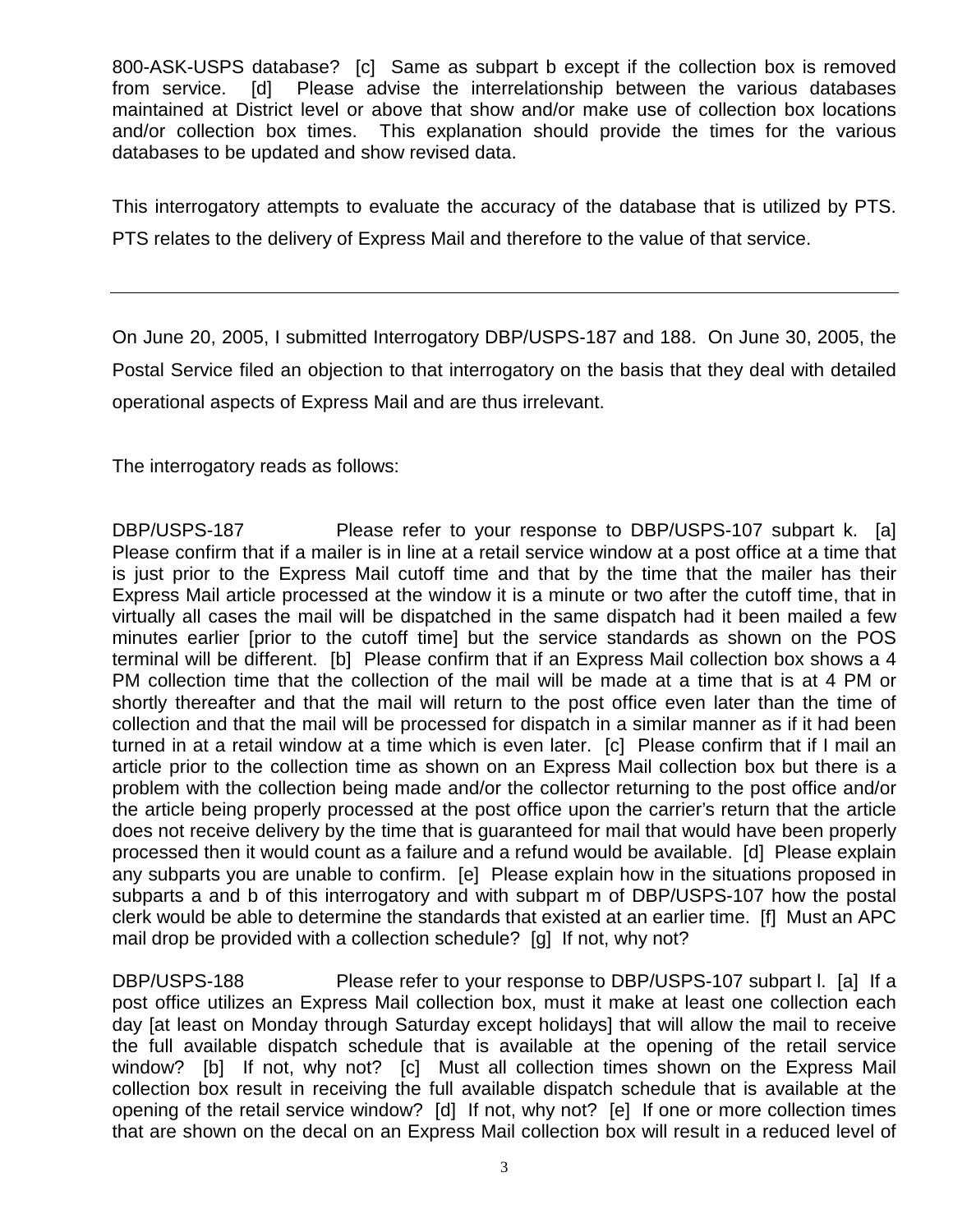guaranteed service areas or times, how will the mailer be aware of that condition? [f] Please provide any regulatory references [DMM, POM, or other references] that describe the times required for collection at an Express Mail collection box.

These interrogatories inquire as to various criteria that deal with a mailer presenting Express Mail articles for deposit. The ability to utilize the service and receive the promised level of service relate directly to the value of service. I incorporate the contents of the Douglas F. Carlson Motion to Compel the USPS to Respond to Interrogatories DFC/USPS-90-97 as it relates to the value of service of Express Mail filed on July 11, 2005. The Postal Service claims that these are "highly specific operational details". These interrogatories are obviously very specific so that I will be able to receive the responses that relate to the value of service. If I ask generic questions I will not receive responses to the specific concerns that I have.

One of my topics that I plan to utilize in my Brief is to encourage the Commission to issue a report that requests the Postal Service to provide correct and appropriate information with respect to Express Mail so as to improve the value of service to mailers. Therefore, this information is required.

On June 20, 2005, I submitted Interrogatory DBP/USPS-190. On June 30, 2005, the Postal Service filed an objection to that interrogatory on the basis of relevance and improper followup.

The interrogatory reads as follows:

DBP/USPS-190 Please refer to your response to DFC/USPS-75. Your response appears to indicate that the National CMBS data may be missing certain data elements and/or data when compared to the District file. Other than perhaps being up to one month outdated, please advise what data elements and fields and/or data are contained in the District file that are not contained in the National CBMS file [or the new CPMS database].

Just because the Postal Service believes that Mr. Carlson may have asked an interrogatory for a specific reason, that does not preclude me from following up on a response to serve my purposes.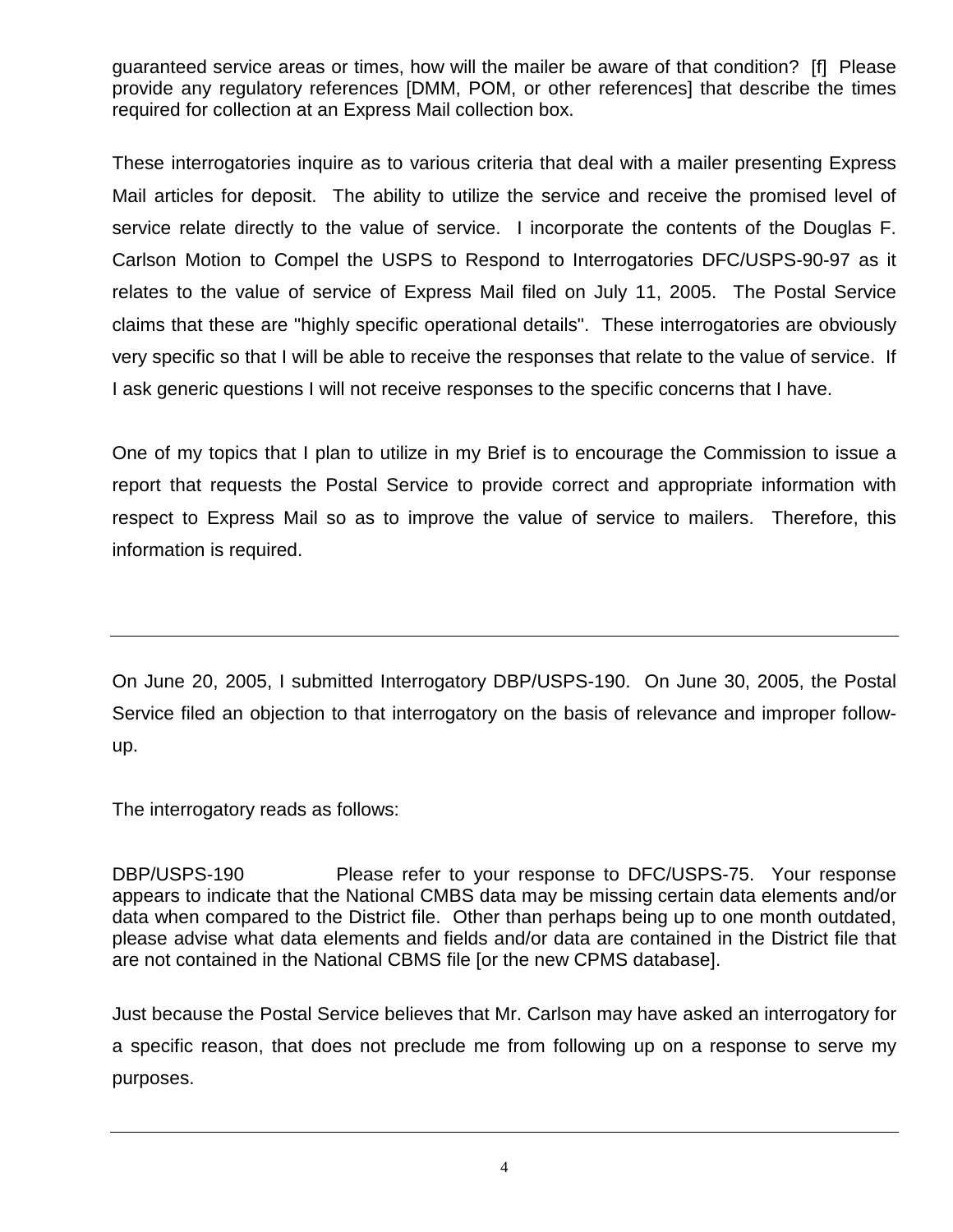On June 20, 2005, I submitted Interrogatory DBP/USPS-192. On June 30, 2005, the Postal Service filed an objection to that subparts d and h and l of that interrogatory on the basis that they have nothing to do with the business of the Postal Service. The objection to subpart l is based on relevance.

The interrogatory reads as follows:

DBP/USPS-192 Please refer to your response to DFC/USPS-76. Please confirm, or explain that if you are unable to confirm, that

[a] 10001 ZIP Code provides 24-hour a day, 365/6-days a year window service.

[b] 10001 is the main facility of the New York NY post office.

[c] The New York NY post office is the largest post office in the country.

[d] New York City is the largest city in the country.

[e] New York City is a major financial and business area of the country.

 [f] New York City is probably in the center of the largest population and business center that stretches from Boston to Washington.

[g] New York City has local access to three major airports [JFK, LGA, and EWR}

 [h] New York City is in the Eastern time zone giving it a time advantage over other parts of the country.

[i] Please advise the criteria that determine an "average origin ZIP Code". [j] Please advise how you chose 10001 to be THE "average origin ZIP Code" in the country. [k] Please explain why you believe 10001 to be an "average origin ZIP Code". [l] Please explain the difference between using 10001 vs. 10199 as an origin ZIP Code.

Intervener Carlson made several attempts to determine the difference between weekday and weekend Express Mail service. I incorporate the contents of the Douglas F. Carlson Motion to Compel the USPS to Respond to Interrogatories DFC/USPS-90-97 as it relates to the value of service of Express Mail filed on July 11, 2005. Ultimately the Postal Service chose to provide the data for 10001 as their belief that this would be the one ZIP Code that would best indicate the appropriate values for weekday vs. weekend Express Mail service. As pointed out by Mr. Carlson and as should be obvious to just about anyone in the United States, New York City is probably the LEAST representative post office in the country. Subparts d through h are obviously related to the apparent decision making that the Postal Service utilized in arriving at 10001 as the most representative ZIP Code for evaluating Express Mail service. Subpart g relates to the access to air transportation utilized by the Postal Service. Subpart h relates to the differences that are created for the Postal Service with respect to East coast vs. West coast as it relates to Express Mail. Sending mail from the Eastern Time zone to the Pacific Time zone has 22 clock hours for the local times of 5 PM at the originating office to 12 Noon at the delivering office. Sending mail in the reverse direction has only 16 clock hours.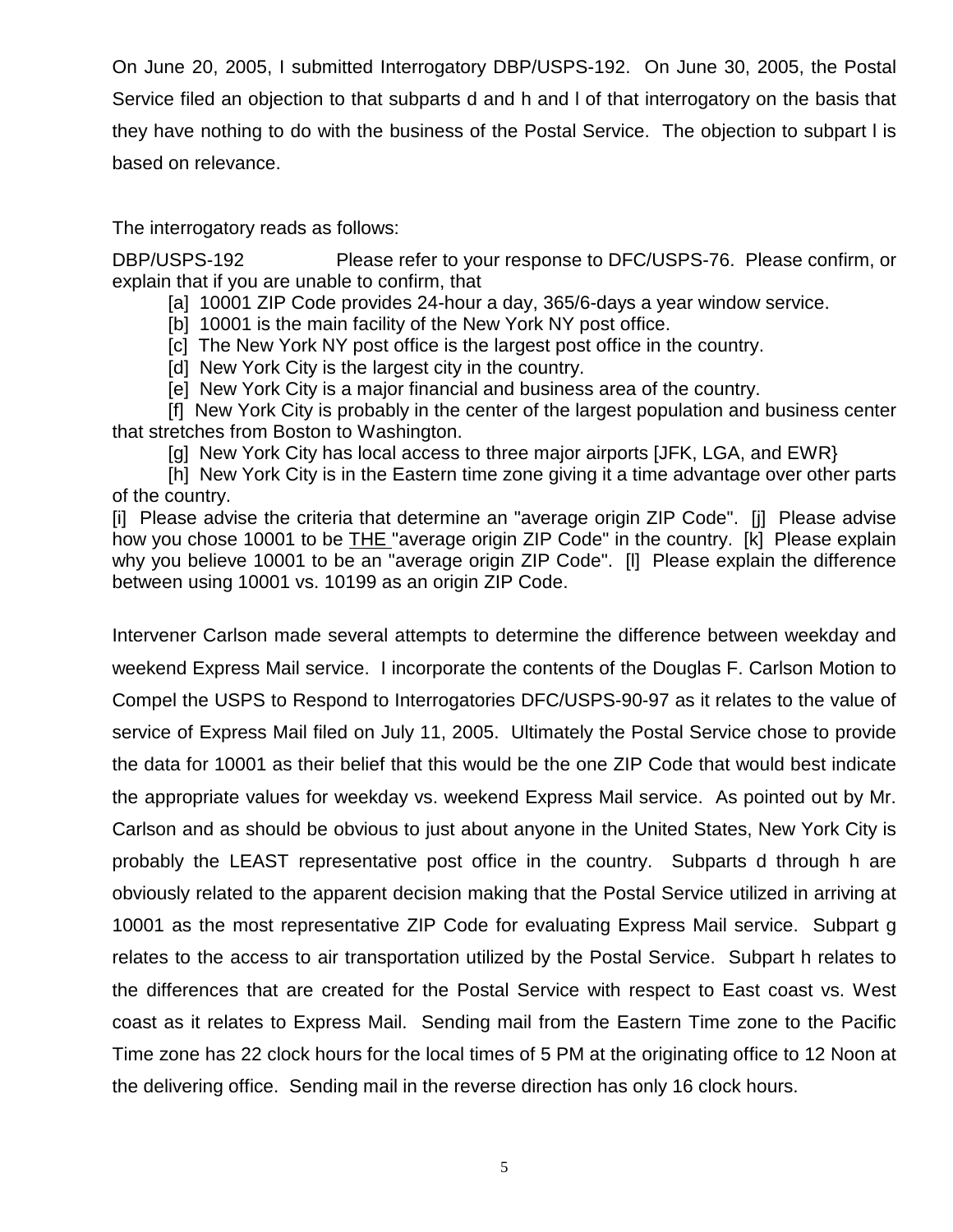Utilizing 10001 vs. 10199 on the Postal Service website as the originating ZIP Code appears to provide different results. Subpart l is attempting to determine the significance of that difference and determine which ZIP Code applies to which postal facilities under the jurisdiction of the New York NY Post Office. I believe that 10001 is assigned to the area around the J A Farley main New York City post office while 10199 is the ZIP Code assigned to the District Manager/Postmaster of the New York NY Post Office.

On June 20, 2005, I submitted Interrogatory DBP/USPS-195. On June 30, 2005, the Postal Service filed an objection to that interrogatory on the basis that it is irrelevant and improper follow-up.

The interrogatory reads as follows:

DBP/USPS-195 Please refer to your response to DFC/USPS-76. [a] Please confirm, or explain if you are unable to confirm, that the Sunday/holiday delivery for 070-073 contains ZIP Codes in the range of only 010 to 227 and that all of these ZIP Codes are serviced by surface transportation. [b] Please advise the nominal distance corresponding to surface transportation. [c] Please provide a breakdown similar to that provided in the response provided in DFC/USPS-76 subparts a and b for Express Mail deposited in a 070-073 post office showing both the total breakdown for all ZIP Codes as well as a separation of those that are in the 010 to 227 ZIP Code range vs. those that are outside that range.

This interrogatory is clearly relevant. The 070-073 ZIP Code area is the only current Express Mail directory that I have available. This area is just across the Hudson River from New York City, the ZIP Code that the Postal Service chose to provide data for and therefore is somewhat situated although certainly is not the major facility that New York City is. However, without an Express Mail directory for New York City [see Interrogatory DBP/USPS-196 - also objected to], it is not possible to evaluate the difference between the two areas.

I incorporate the contents of the Douglas F. Carlson Motion to Compel the USPS to Respond to Interrogatories DFC/USPS-90-97 as it relates to the value of service of Express Mail filed on July 11, 2005.

The need for the data covered in the response to DFC/USPS-76 to be broken down into two separate ZIP Code ranges is highly significant. The response showed that approximately 53% of the ZIP Codes that are reachable on a weekday will be reachable on a weekend. My belief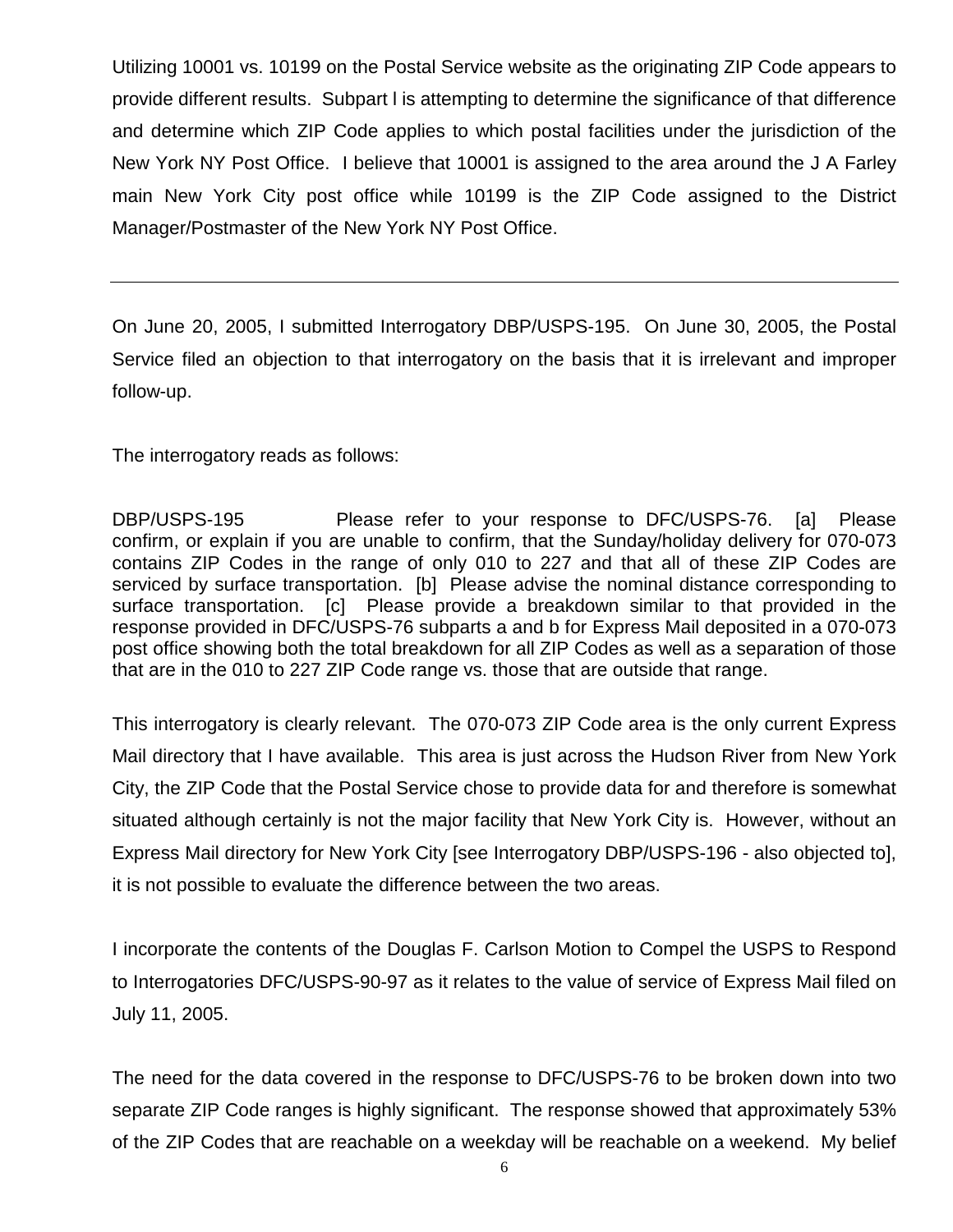is that this high percentage is due to the large concentration of ZIP Codes in the congested Northeast region of the country - the area that is within surface transportation. My perception is that if two separate breakdowns are provided  $= 010$  to 227 [the highest ZIP Code that has weekend service] will show a high percentage of weekday ZIP Codes that are available also on a weekend while the other half<sup>1</sup> of the breakdown = 006 to 009 and 228 to 999 will show whatever number of them are available on weekday service but that NONE of those ZIP Codes will be available on a weekend. This will provide the most graphic presentation of the data to show the reduction of weekend service when compared to weekday service. This is probably the greatest effect on the value of service of Express Mail which has now deteriorated to where some 11% of the volume is now guaranteed for delivery on the 3rd or 4th calendar day after mailing.

This is a valid follow-up interrogatory which became necessary by the Postal Service's choice of only providing the data for a single office and New York NY at that.

On June 20, 2005, I submitted Interrogatory DBP/USPS-196. On June 30, 2005, the Postal Service filed an objection to that interrogatory on the basis that is irrelevant.

The interrogatory reads as follows:

DBP/USPS-196 Please refer to your response to DFC/USPS-76. Please provide a copy of the Express Mail directory for 10001.

The Postal Service chose to provide the data for a single ZIP Code. The request to provide that Express Mail directory is completely relevant since participants in this proceeding have the right to evaluate the data that was provided in the response to DFC/USPS-76. Without the directory, it would be necessary for a participant to utilize the Postal Service's website and enter in every one of the 40-thousand plus ZIP Codes [if one had knowledge of all active ZIP Codes] or all 100-thousand potential ZIP Codes [if one did not have access of all active ZIP Codes]. This directory is the backup data for the response.

<sup>&</sup>lt;sup>1</sup> Weekday service is available to all or part of all 50 states.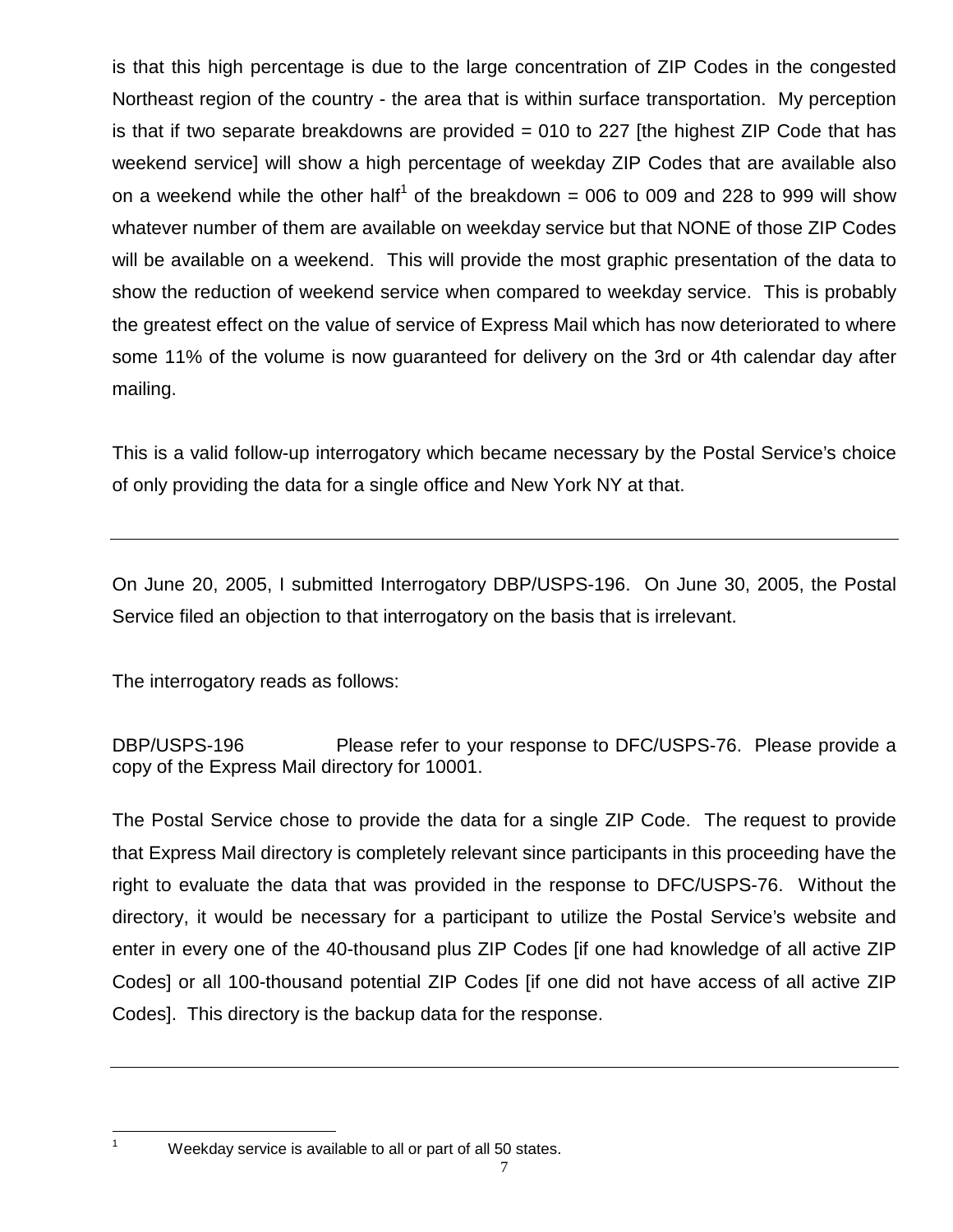On June 20, 2005, I submitted Interrogatory DBP/USPS-197. On June 30, 2005, the Postal Service filed an objection to that interrogatory on the basis that it is so local that it bears no relevance to postal ratemaking.

The interrogatory reads as follows:

DBP/USPS-197 Please refer to your response to DFC/USPS-76. Please provide a breakdown of the responses to subparts a and b that fall into the ZIP Code range of 010 to the highest ZIP Code in the 20001 to 24599 range that has Sunday/holiday delivery vs. those that fall outside that range for mail deposited in 10001.

This interrogatory is clearly relevant.

I incorporate the contents of the Douglas F. Carlson Motion to Compel the USPS to Respond to Interrogatories DFC/USPS-90-97 as it relates to the value of service of Express Mail filed on July 11, 2005.

The need for the data covered in the response to DFC/USPS-76 to be broken down into two separate ZIP Code ranges is highly significant. The response showed that approximately 53% of the ZIP Codes that are reachable on a weekday will be reachable on a weekend. My belief is that this high percentage is due to the large concentration of ZIP Codes in the congested Northeast region of the country - the area that is within surface transportation. My perception is that if two separate breakdowns are provided  $= 010$  to 20001-24599 [since I do not have the New York NY Express Mail directory, I requested that for the upper limit they choose the highest ZIP Code that has weekend service] will show a high percentage of weekday ZIP Codes that are available also on a weekend while the other half<sup>2</sup> of the breakdown = 006 to 009 and 20001/24599 to 999 will show whatever number of them are available on weekday service but that NONE of those ZIP Codes will be available on a weekend. This will provide the most graphic presentation of the data to show the reduction of weekend service when compared to weekday service. This is probably the greatest effect on the value of service of Express Mail which has now deteriorated to where some 11% of the volume is now guaranteed for delivery on the 3rd or 4th calendar day after mailing.

 $2^2$  Weekday service is available to all or part of all 50 states.